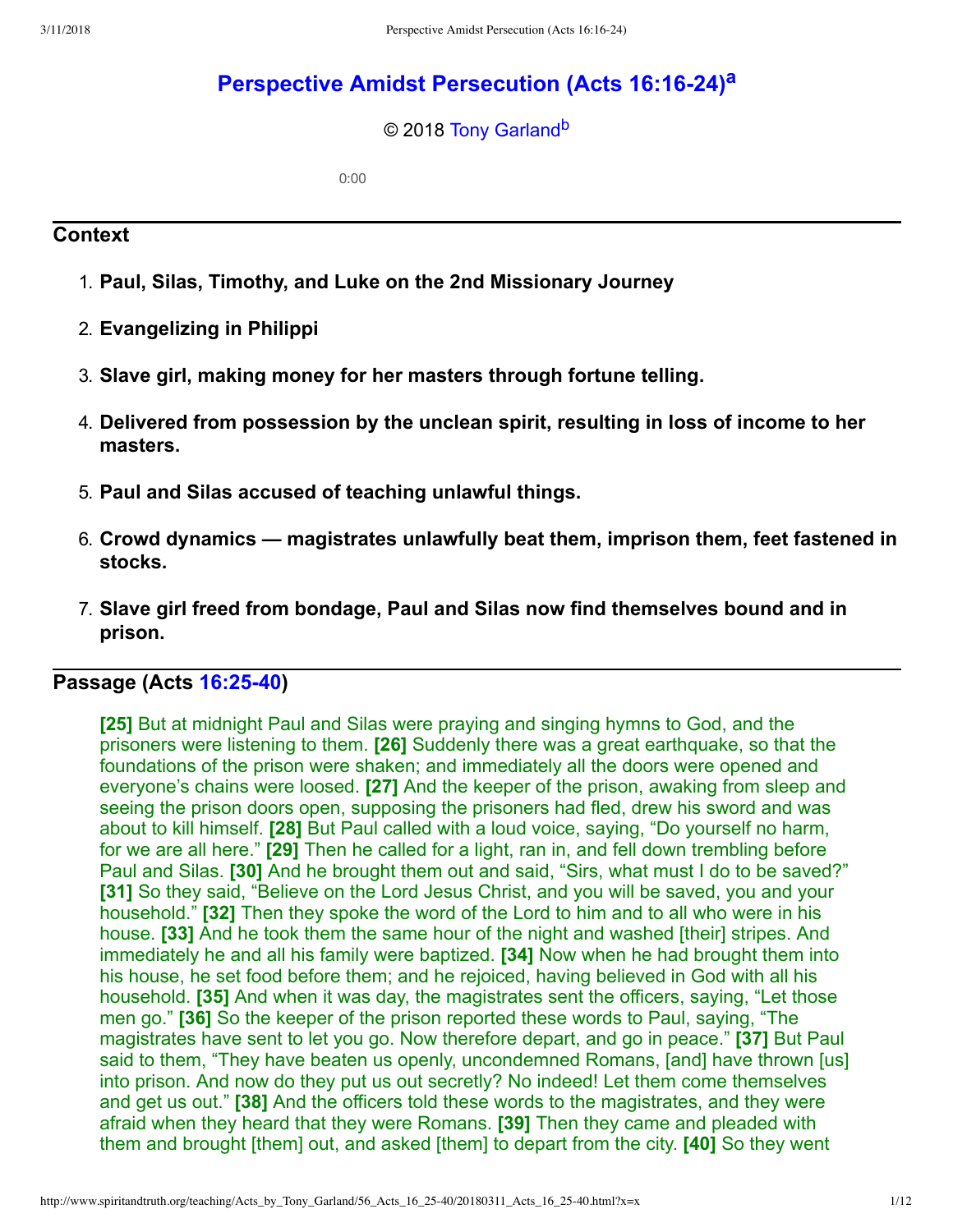<span id="page-1-0"></span>out of the prison and entered [the house of] Lydia; and when they had seen the brethren, they encouraged them and departed.<sup>[1](#page-11-2)</sup>

### **Parallels between Peter and Paul in the book of Acts**

What Peter did by apostolic authority so did Paul — this authenticates Paul's apostolic authority (2Co [11:5,](http://www.spiritandtruth.org/bibles/nasb/b47c011.htm#2Cor._C11V5) 2Co [11:12](http://www.spiritandtruth.org/bibles/nasb/b47c011.htm#2Cor._C11V12):[2](#page-11-3)Co 11:11-12)<sup>2</sup>

- <span id="page-1-1"></span>1. Both heal a lame man, Peter (Acts  $3:6-7$ ), Paul (Acts  $14:8-10$ ).
- 2. Both heal through indirect media, Peter via a shadow (Acts [5:15](http://www.spiritandtruth.org/bibles/nasb/b44c005.htm#Acts_C5V15)), Paul via handkerchiefs (Acts 19:11-12).
- 3. Both impart the Holy Spirit by the laying on of hands, Peter (Acts  $8:14-17$ ), Paul (Acts  $19:6$ ).
- 4. Both oppose a sorcerer, Peter (Acts [8:20](http://www.spiritandtruth.org/bibles/nasb/b44c008.htm#Acts_C8V20)), Paul (Acts 13:6-12).
- 5. Both worshiped, Peter (Acts [10:25](http://www.spiritandtruth.org/bibles/nasb/b44c010.htm#Acts_C10V25)), Paul (Acts 14:11-13).
- 6. Both miraculously released from prison, Peter (Acts 12:7-11), Paul (Acts 16:26-29). [TODAY'S PASSAGE]
- 7. Both raise the dead, Peter (Acts  $9:36-42$ ), Paul (Acts  $20:9-12$ ).
- 8. Both render swift judgment, Peter (Ananias and Sapphira drop dead, Acts 5:4-5,9-10), Paul (Elymas the sorcerer blinded, Acts [13:11](http://www.spiritandtruth.org/bibles/nasb/b44c013.htm#Acts_C13V11)).
- 9. Both have one complete sermon recorded by Luke, Peter (Acts 2:14-40), Paul (Acts 13:16-41)
- 10. Both entrusted with gospel to people groups, Peter to Jews (Gal. 2:7-8), Paul to Gentiles (Acts  $9:15$ , Gal.  $2:7-8$ ).

#### **Evangelism, whether free or bound**

- 1. **Evangelism = witnessing concerning the "good news"**
	- A. Witnessing by action and by word
		- I. The pithy statement: "preach the gospel, use words if necessary"
			- a. A valuable insight: our testimony consists of both actions and words
		- II. By action our behavior
			- a. Behavior flows from *belief*
			- b. What sort of behavior?
				- i. *Unnatural* behavior demonstrating a belief in things which can't be seen
				- ii. Behavior resulting from a biblical worldview a knowledge of truth as defined by God
		- III. By word
			- a. Pithy statement gets one part wrong: words will ALWAYS be required eventually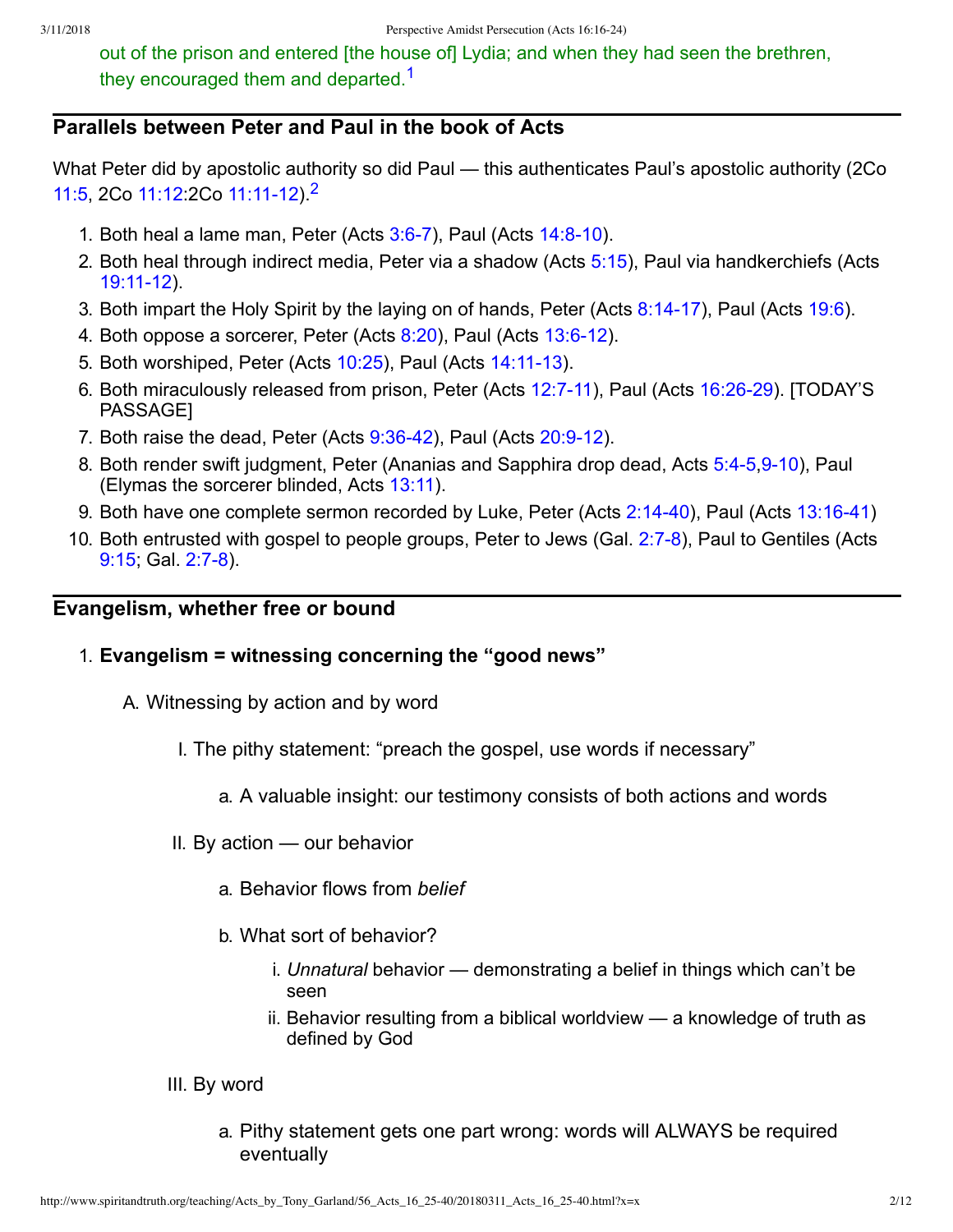b. How else can the question of the jailer be answered, "what must I do to be saved?"

#### 2. **The unnatural behavior of Paul and Silas**

- A. Unnatural behavior  $#1$  joy in the midst of suffering
	- I. Afflictions
		- a. Beaten with rods the magistrates "laid many stripes on them"
		- b. Inner prison the darkest, most secure, and probably dankest area
		- c. Feet fastened in stocks
	- II. Response
		- a. Praying
		- b. Singing hymns
	- III. Testimony
		- a. IMPORTANT: they are not praying and singing in order to evangelize
		- b. Their "unnatural" behavior is a normal response—motivated out of their walk and relationship with God
		- c. Genuine testimony is neither manipulative nor calculated
		- d. MOTIVE TEST: would you do the same thing if you were alone?
			- i. Would Paul and Silas have prayed and sung if the prison were empty of other inmates? Not event the jailer was present?
			- ii. That which the prisoners and jailer overheard was "the real deal!" They knew it was genuine!
- B. Unnatural behavior #2 did not flee
	- I. Miraculous deliverance: *immediately all the doors were opened and everyone's chains were loosed* (Acts [16:26](http://www.spiritandtruth.org/bibles/nasb/b44c016.htm#Acts_C16V26))
	- II. Time to book it out of there!
	- III. Not just Paul and Silas, but all the prisoners remained: *Do yourself no harm, for we are all here.* (Acts [16:28](http://www.spiritandtruth.org/bibles/nasb/b44c016.htm#Acts_C16V28))
	- IV. Testimony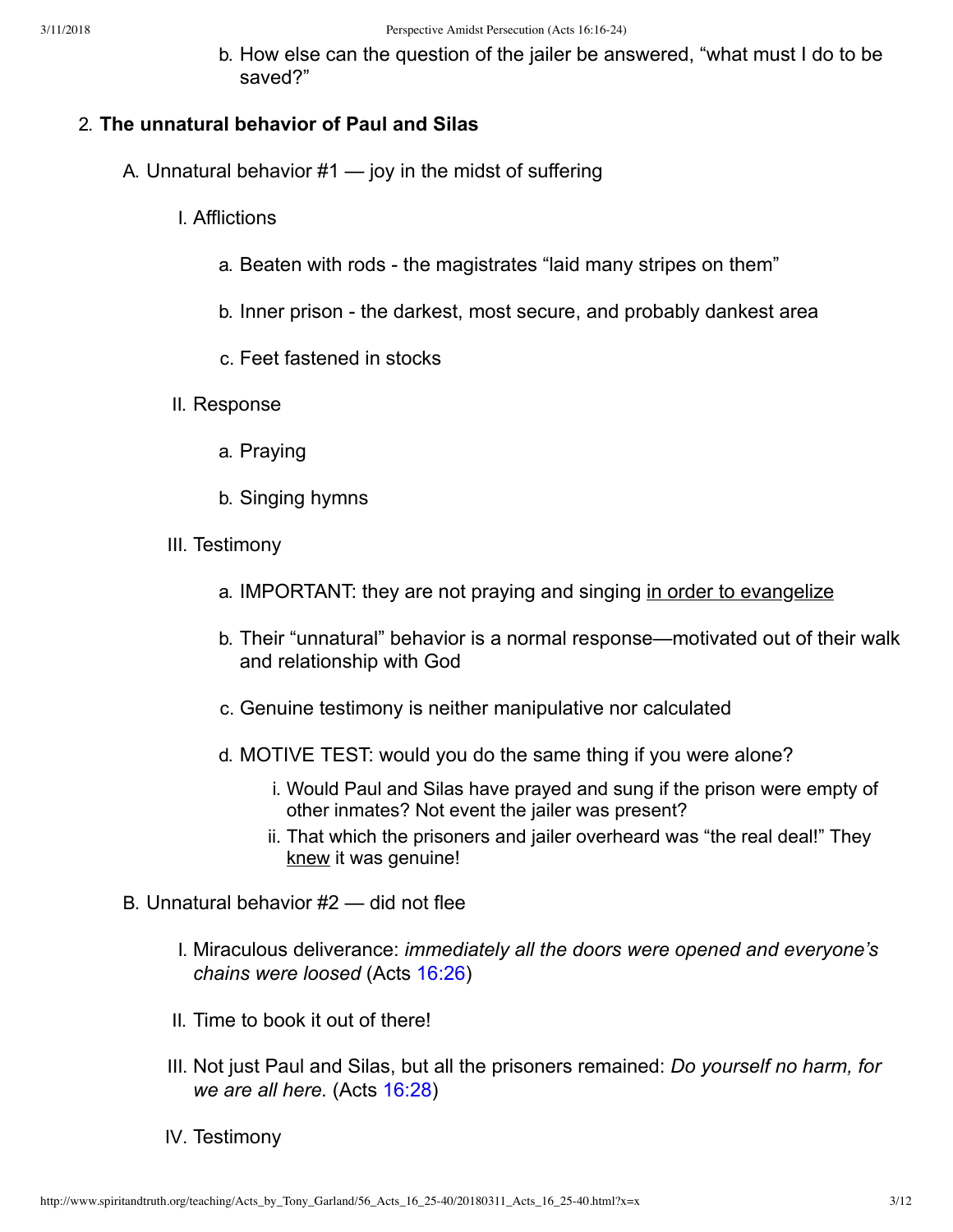- a. "Everyone knows" if you are imprisoned, especially wrongfully, if the opportunity presents itself, you escape!
- b. This is *natural* behavior!
- c. They willingly stayed—this was what riveted the attention of the jailer!
	- i. Not because of the great earthquake—which opened the doors and loosened the chains
	- ii. Was preparing to kill himself, knowing he would lose his life for allowing the prisoners to escape
- V. The cumulative witness
	- a. The *unnatural* joy and worship by Paul and Silas in the midst of adversity
	- b. The *unnatural* lack of fear of imprisonment and persecution
	- c. The *unnatural* choice of Paul, Silas, and their apparent influence on the other prisoners not to flee
	- d. The jailer's conclusion
		- i. What is it that these guys have or know?! (The real demonstration, genuineness of their faith.)
		- ii. Who is this Jesus they've been praying and singing to?
		- iii. How can I have what they've got?
		- iv. *29 Then he called for a light, ran in, and fell down trembling before Paul and Silas. 30 And he brought them out and said, "Sirs, what must I do to be saved?"* (Acts 16:29-30) [BINGO!]
	- e. Testimony: genuine, *unnatural* behavior catches people's attention, leading to puzzlement and curiosity, then progresses to desire, eventually leading to questions!
		- i. This is the "use words when necessary" which will always be necessary because salvation involves knowledgable assent to truth propositions
		- ii. *How then shall they call on Him in whom they have not believed? And how shall they believe in Him of whom they have not heard? And how shall they hear without a preacher?* (Rom. [10:14](http://www.spiritandtruth.org/bibles/nasb/b45c010.htm#Rom._C10V14))
		- iii. Preaching requires *words*, whether verbal or written
- C. Unnatural behavior #3 refusal to leave when released
	- I. Magistrates freely release them
	- II. The *unnatural* response: to challenge them over their abuse of power upon Roman citizens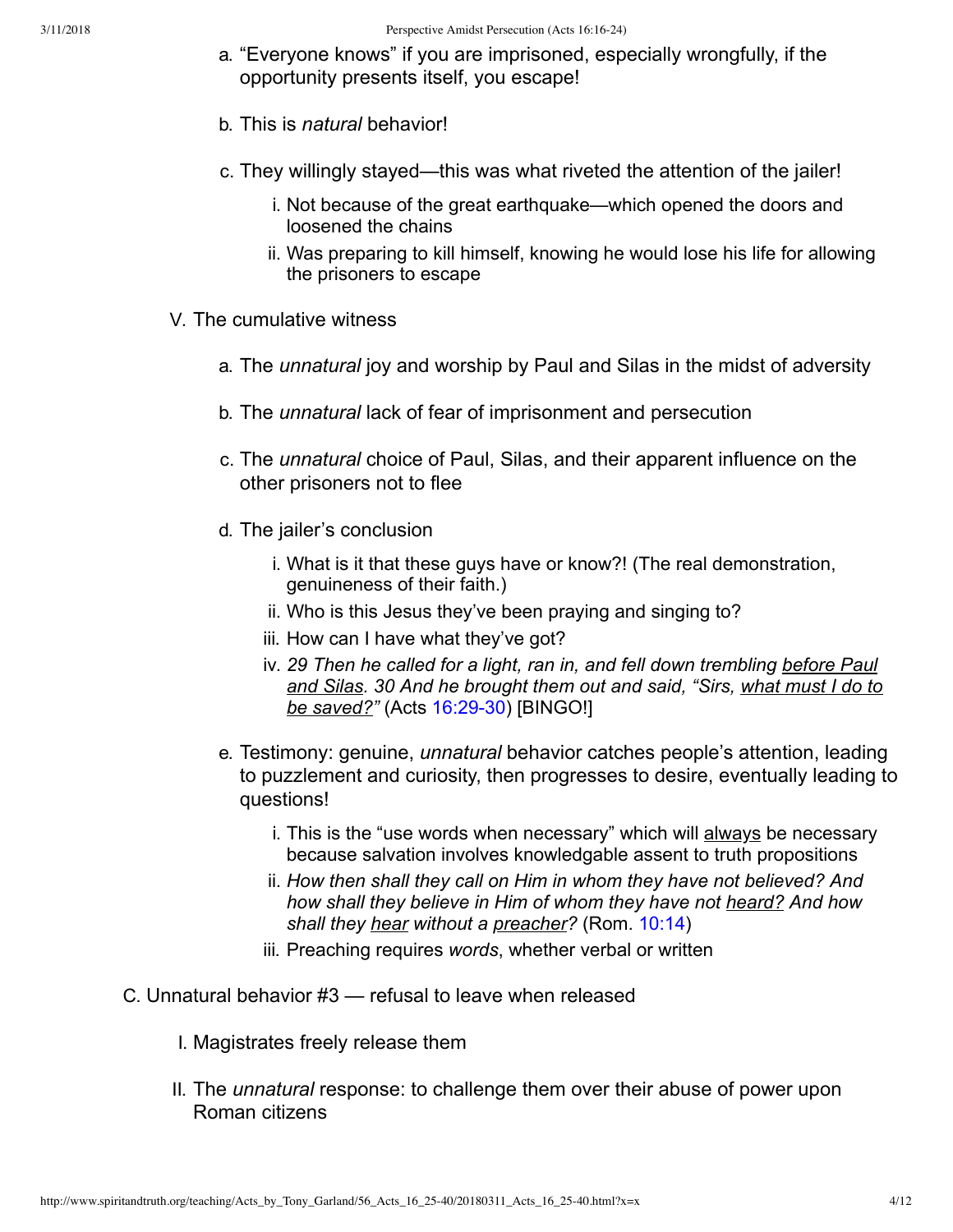III. How many would have done that? Another demonstration of the level of trust Paul and Silas had in God.

### 3. **Response of the unsaved to testimony**

- A. What must  $I$  do to be saved?
	- I. He had heard the basic gospel message already from their time in jail.
	- II. His response has two components
		- a. Responding to their *unnatural* witness: joy, lack of fear, refusal to escape [their actions]
		- b. Responding to their message: the need to be saved, to be reconciled to God [their words]
	- III. The answer: *believe on the Lord Jesus Christ*
		- a. Place your trust in what He has done, not what you can't do
		- b. Too simple of an answer for many—they want part of the credit, acknowledgment as being "good"
		- c. Thankfully, the jailer knew he had nothing to offer—he would be a dead man if not for Paul and Silas and the prisoner's *unnatural* choice to stay in jail
- B. The transformation of the jailer
	- I. *And he took them the same hour of the night [to his house] and washed [their] stripes. And immediately he and all his family were baptized. . . . [Then] he set food before them . . . (Acts 16:33-34)*
	- II. The change in the jailer's life, along with the Word of the Lord shared by Paul and Silas, brought the rest of the household to faith. [Father's take note!]
	- III. Testimony replicates

## **Perspective Amidst Persecution**

## 1. **A worldview extending beyond what can be seen**

- A. How could Paul and Silas behave as they did?
	- I. They actually believed what they read in their Bibles! :-) Especially what I would call "the BIG TWO"
		- 1. Sovereignty of God
		- 2. Eternal life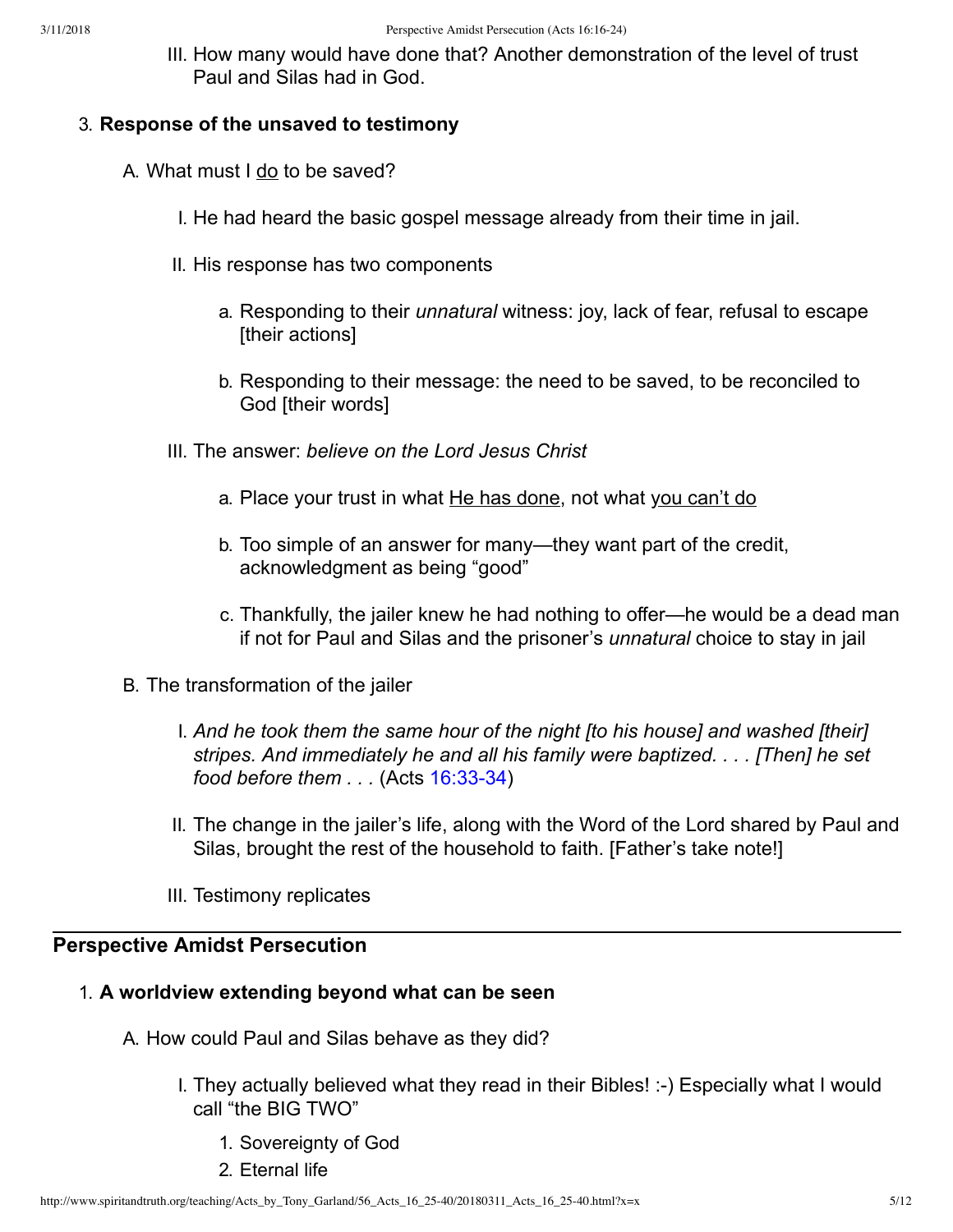### 2. **Perspective #1 — God is sovereign**

- A. If He wore a cape, it would have a big "S" on it for "sovereign"
- B. What does it mean to be "sovereign?"
	- I. "The exercise of, or right to exercise, supreme power; dominion; sway; supremacy; independence"
	- II. God exercises supreme power: none can withstand His power as He works out His will in history
	- III. God exercises independence: He need consult noone and depends upon nothing
	- IV. God is the ultimate free will Agent: *He does whatever He likes*
	- V. God exercises complete dominion: His power extends throughout creation, in both material and spiritual realms
		- a. His dominion extends over us
		- b. His dominion extends over those who would persecute us
		- c. All interaction between ourselves and those who would persecute us is, ultimately, according to His will—serves His purpose
		- d. Being independent, He need not share His will with us—although He has graciously given us the general outline of what He's about in the Bible
- C. Not only is God sovereign, but He owns us
	- I. In fact, He owns us twice over: 1) like the cattle on a thousand hills, He owns everything He has created; 2) as believers, He has also purchased us
	- II. We are part of "the church of God which He purchased with His own blood" (Acts [20:28\)](http://www.spiritandtruth.org/bibles/nasb/b44c020.htm#Acts_C20V28)
	- III. Paul knew first hand that truth he taught the church at Corinth, "you are not your own  $\ldots$  you were bought with a price" (1Cor. 6:19-20; [7:23\)](http://www.spiritandtruth.org/bibles/nasb/b46c007.htm#1Cor._C7V23)
	- IV. God purchased us, He owns us, He gets to "spend us" however He sees fit!
- D. How *does* God spend us?
	- I. Always as a *witness*
		- a. Sometimes with our mouths
		- b. Sometimes with our lives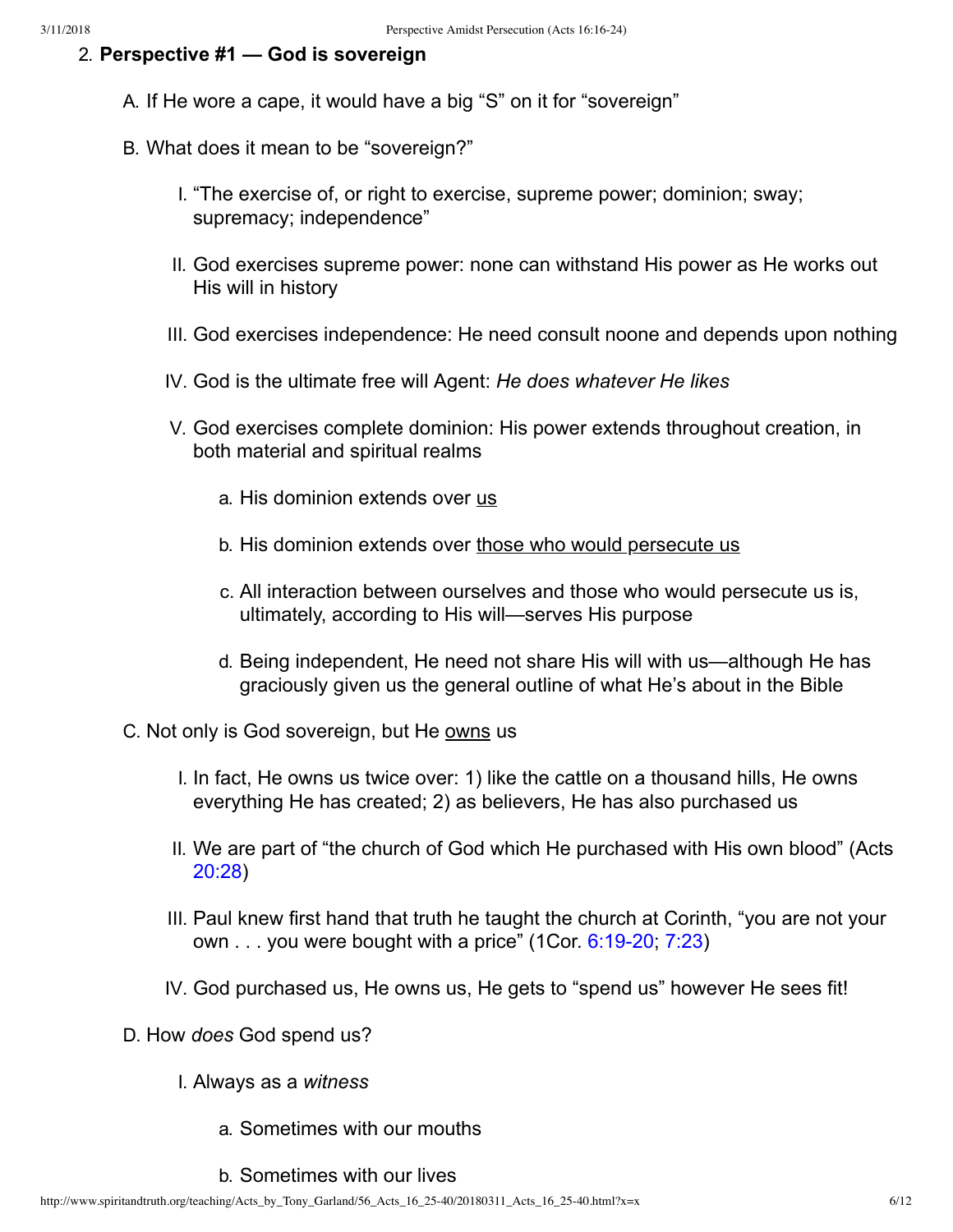- c. *But when the Helper comes, whom I shall send to you from the Father, the Spirit of truth who proceeds from the Father, He will testify of Me.* (John [15:26\)](http://www.spiritandtruth.org/bibles/nasb/b43c015.htm#John_C15V26)
- d. "Testify" is from the Greek verb **μαρτυρέω** [*martyreō*], related to [μαρ˱˲ρία](http://www.spiritandtruth.org/fontsu/index.htm) [*martyria*], from which we get the word *martyr*
- e. Martyrs are those whose ultimate witness involves giving up their lives in the cause of Christ
	- i. At the opening of the fifth seal of Revelation
		- *9 When He opened the fifth seal, I saw under the altar the souls of those who had been slain for the word of God and for the testimony which they held. 10 And they cried with a loud voice, saying, "How long, O Lord, holy and true, until You judge and avenge our blood on those who dwell on the earth?" 11 Then a white robe was given to each of them; and it was said to them that they should rest a little while longer, until both [the number of] their fellow servants and their brethren, who would be killed as they [were], was completed.* (Rev.  $6:9-11)$
		- $\blacksquare$  Testimony = martyr
- f. God is sovereign over where, when, and how we serve Him as witnesses
- II. Stephen a man full of faith and the Holy Spirit
	- a. *55 . . . being full of the Holy Spirit, gazed into heaven and saw the glory of God, and Jesus standing at the right hand of God, 56 and said, "Look! I see the heavens opened and the Son of Man standing at the right hand of God!" 57 Then they cried out with a loud voice, stopped their ears, and ran at him with one accord; 58 and they cast [him] out of the city and stoned [him]. . . .*  $(Acts 7:55-58)$
	- b. A man with great spiritual qualities at a time he was greatly needed by the fledgling church
	- c. Jesus saw exactly what was happening—as He always does—but did not intervene
- III. James the brother of John
	- a. One of the Apostles, martyred early in the book of Acts when the Church most needed him
	- b. *1 Now about that time Herod the king stretched out [his] hand to harass some from the church. 2 Then he killed James the brother of John with the sword.* (Acts 12:1-2)
- IV. Paul writing to Timothy and soon to lose his head at the hands of Nero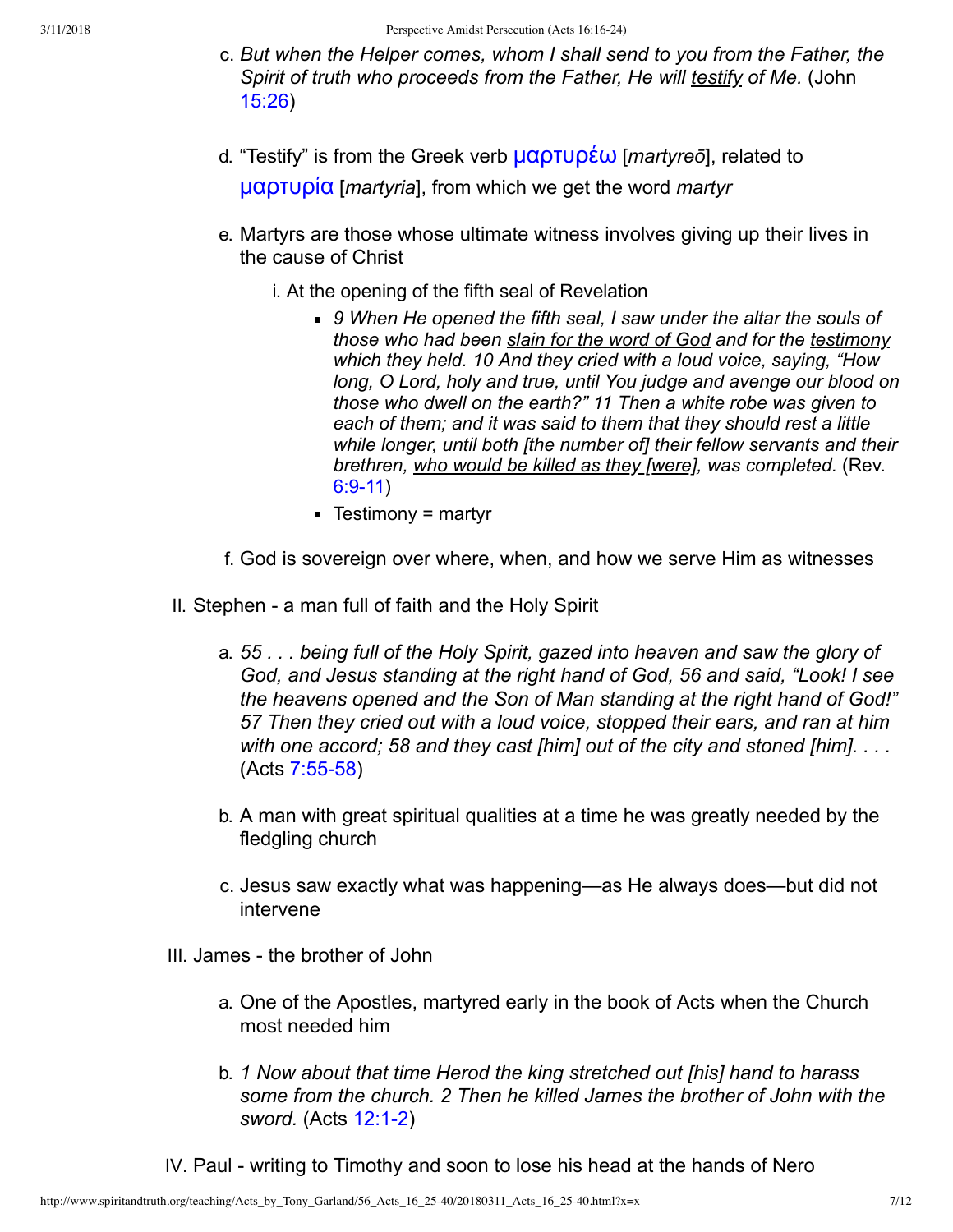3/11/2018 Perspective Amidst Persecution (Acts 16:16-24)

- a. *6 For I am already being poured out as a drink offering, and the time of my departure is at hand. 7 I have fought the good fight, I have finished the race, I have kept the faith.* (2Ti. 4:6-7)
- b. How important to the early church was Paul?!
- c. Previously, God had delivered Paul from
	- 1. beating by rods (three times) and emprisonment (as here)
	- 2. 39 lashes by the Jews administered five times
	- 3. stoning
	- 4. shipwreck
- d. Yet, *this time* it was not God's purpose to deliver Paul
- E. God is the Shepherd, we are but His sheep
	- I. No matter what the Shepherd decides is our lot, we can rest knowing we cannot be seperated from the love of God
	- II. It was Paul himself who wrote
		- a. *35 Who shall separate us from the love of Christ? [Shall] tribulation, or distress, or persecution, or famine, or nakedness, or peril, or sword? 36 As it is written: "For Your sake we are killed all day long; We are accounted as sheep for the slaughter." 37 Yet in all these things we are more than conquerors through Him who loved us. 38 For I am persuaded that neither death nor life, nor angels nor principalities nor powers, nor things present nor things to come, 39 nor height nor depth, nor any other created thing, shall be able to separate us from the love of God which is in Christ Jesus our Lord.* (Rom. 8:35-39)
	- III. Nero would separate Paul's head from his body, but he could never separate Paul from Jesus

### 3. **Perspective #2 Believers have eternal life**

A. The best known verse "minus 2" (John [3:14\)](http://www.spiritandtruth.org/bibles/nasb/b43c003.htm#John_C3V14)

- I. *14 And as Moses lifted up the serpent in the wilderness, even so must the Son of Man be lifted up, 15 that whoever believes in Him should not perish but have eternal life.* (John 3:14-15)
- II. Do you believe in Him? Then you have eternal life. Period.
- B. The importance of knowing with certainty

I. John wrote, *These things I have written to you who believe in the name of the Son of God, that you may know that you have eternal life, and that you may*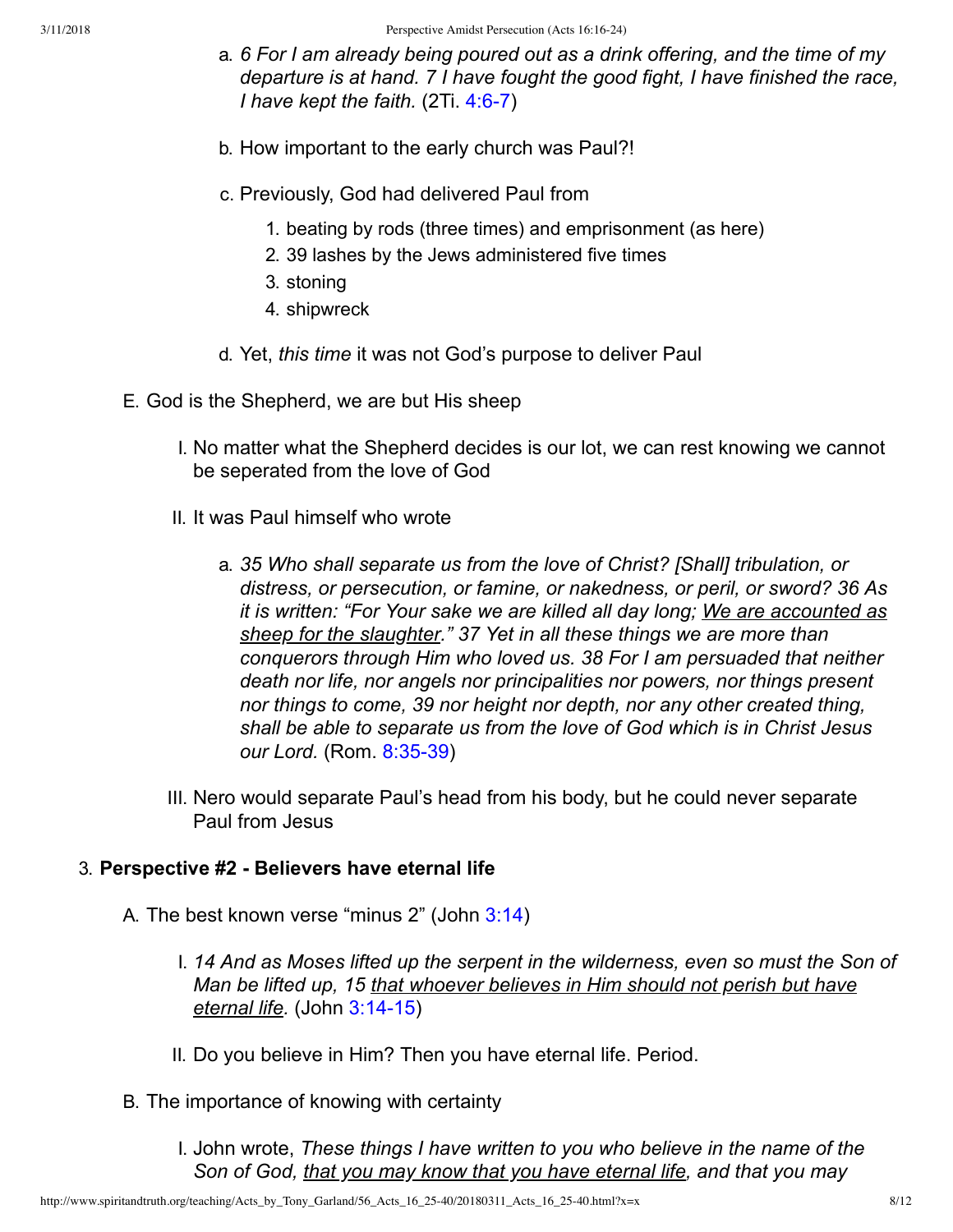<span id="page-8-0"></span>*[continue to] believe in the name of the Son of God.* (1Jn. [5:13\)](http://www.spiritandtruth.org/bibles/nasb/b62c005.htm#1Jn._C5V13)

- II. A present possession
	- a. Jesus said, *Most assuredly, I say to you, he who hears My word and believes in Him who sent Me has [present tense] everlasting life, and shall not come into judgment, but has passed [perfect tense] from death into life.* (John [5:24](http://www.spiritandtruth.org/bibles/nasb/b43c005.htm#John_C5V24))
		- i. The perfect tense is used for "indicating not the past action as such but the present state of affairs resulting from the past action."<sup>[3](#page-11-4)</sup>
	- b. Because believers have already passed from death to life the moment we believed, therefore we are assurred we will live forever and never come into judgment. It is a permanent, done deal.
- III. Cannot perish, cannot be snatched
	- a. Jesus also said, *27 My sheep hear My voice, and I know them, and they follow Me. [28](http://www.spiritandtruth.org/bibles/nasb/b40c028.htm#Mat._C28V1) And I give them eternal life, and they shall never perish; neither shall anyone snatch them out of My hand.* (John 10:27-28)
	- b. Our possession of eternal life is enforced by Jesus Himself—we will never perish, nor can anyone take eternal life away from us
- IV. The importance of assurance
	- a. It was important to John and Jesus that believers know the Scriptures anticipate our tendency to be uncertain or to worry
	- b. This is extremely important: *we will not experience victory over the fear of death if we are unsure on this!*
	- c. Without assurance, we will remain in bondage to the fear of death
		- i. *14 Inasmuch then as the children have partaken of flesh and blood, He Himself likewise shared in the same, that through death He might destroy him who had the power of death, that is, the devil, 15 and release those who through fear of death were all their lifetime subject to bondage.* (Heb.  $2:14-15$
		- ii. Jesus died to release us from bondage to the fear of death
		- iii. He has done the work to set us free from this fear—our job is to accept and to believe what God has said.
- <span id="page-8-1"></span>C. Subsequent imprisonment in Rome[5](#page-11-5)
	- I. *19 For I know that this will turn out for my deliverance through your prayer and the supply of the Spirit of Jesus Christ, 20 according to my earnest expectation and hope that in nothing I shall be ashamed, but with all boldness, as always, so*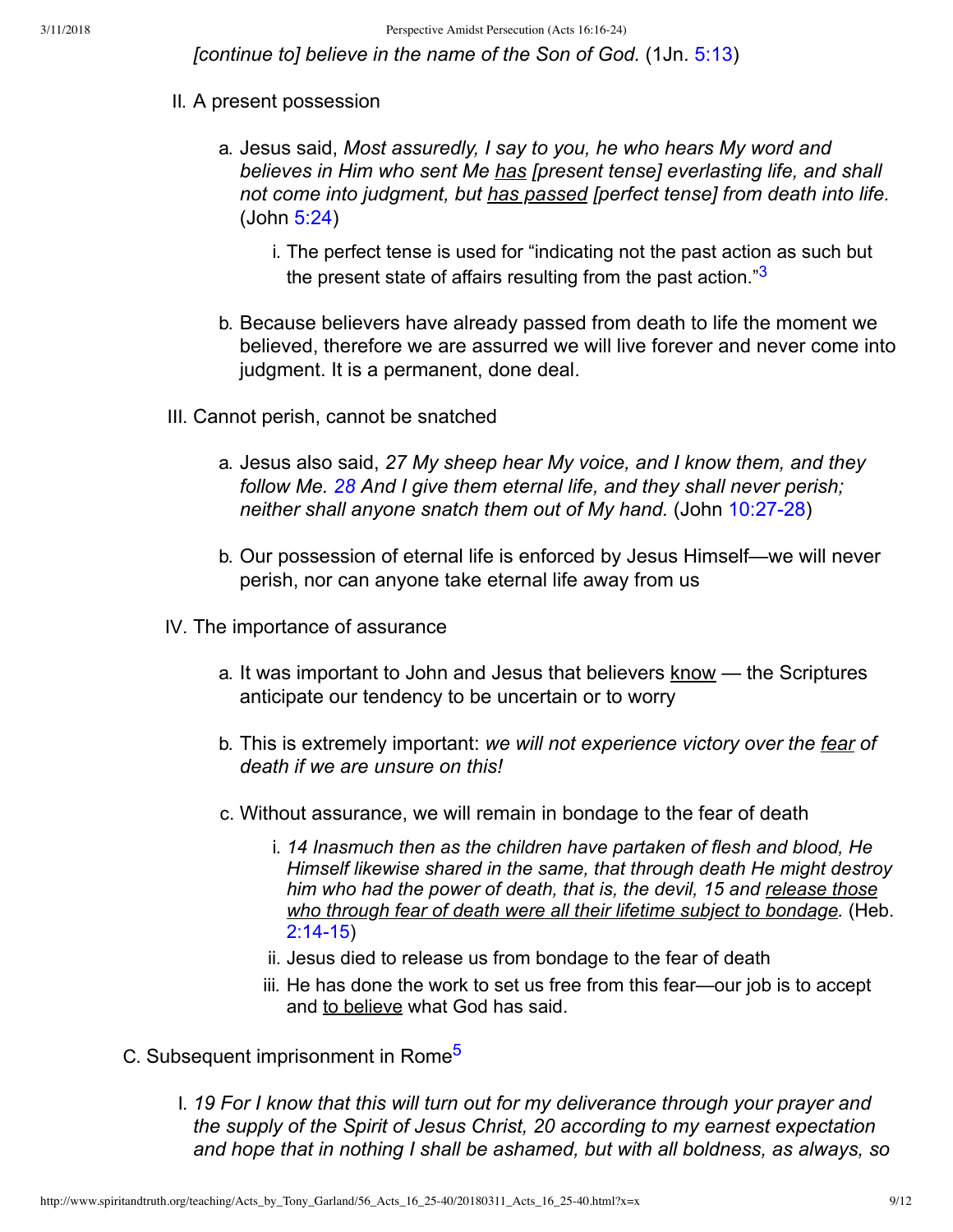*now also Christ will be magnified in my body, whether by life or by death. 21 For* to me, to live *[is] Christ, and to die [is] gain.* (Php. 1:19-21)

- D. Assurance of eternal life empowers us as witnesses
	- I. Jesus to the church at Smyrna
		- a. *8 "And to the angel of the church in Smyrna write, 'These things says the First and the Last, who was dead, and came to life: . . . 10 Do not fear any of those things which you are about to suffer. Indeed, the devil is about to throw [some] of you into prison, that you may be tested, and you will have tribulation ten days. Be faithful until death, and I will give you the crown of life.' "* (Rev. 2:8-10)
		- b. "He who was dead and came to life" Jesus demonstrated the reality of resurrection
		- c. Therefore, they can be certain they will be preserved through death
		- d. "Be faithful unto death" sometimes God's will means we won't be rescued — he may intend that we testify as martyrs
	- II. Martyrs in the book of Revelation who are also overcomers
		- a. *And they overcame him [Satan] by the blood of the Lamb and by the word of their testimony, and they did not love their lives to the death*. (Rev. [12:11](http://www.spiritandtruth.org/bibles/nasb/b66c012.htm#Rev._C12V11))
		- b. A dichotomy in the eyes of the world: how could being killed be a triumph of any sort?
		- c. How is it that they did not "love their lives to the death?"
		- d. They are absolutely certain they possess eternal life
		- e. They overcame, in part, by knowing death was not the end—and being willing to walk steadfastly even if it was God's will *not* to rescue them
		- f. They are like Shadrach, Mesach, and Abed-Nego who refuse to bow to Nebuchadnezzar's gods
			- i. *17 . . . our God whom we serve is able to deliver us from the burning fiery furnace, and He will deliver [us] from your hand, O king. 18 But if not, let it be known to you, O king, that we do not serve your gods, nor will we worship the gold image which you have set up.* (Dan. 3:17-18)
			- ii. God might rescue, God might not
			- iii. Our job is to walk as He has instructed us . . . leaving the results to Him

III. As Christians, the worst our persecutors can do is kill us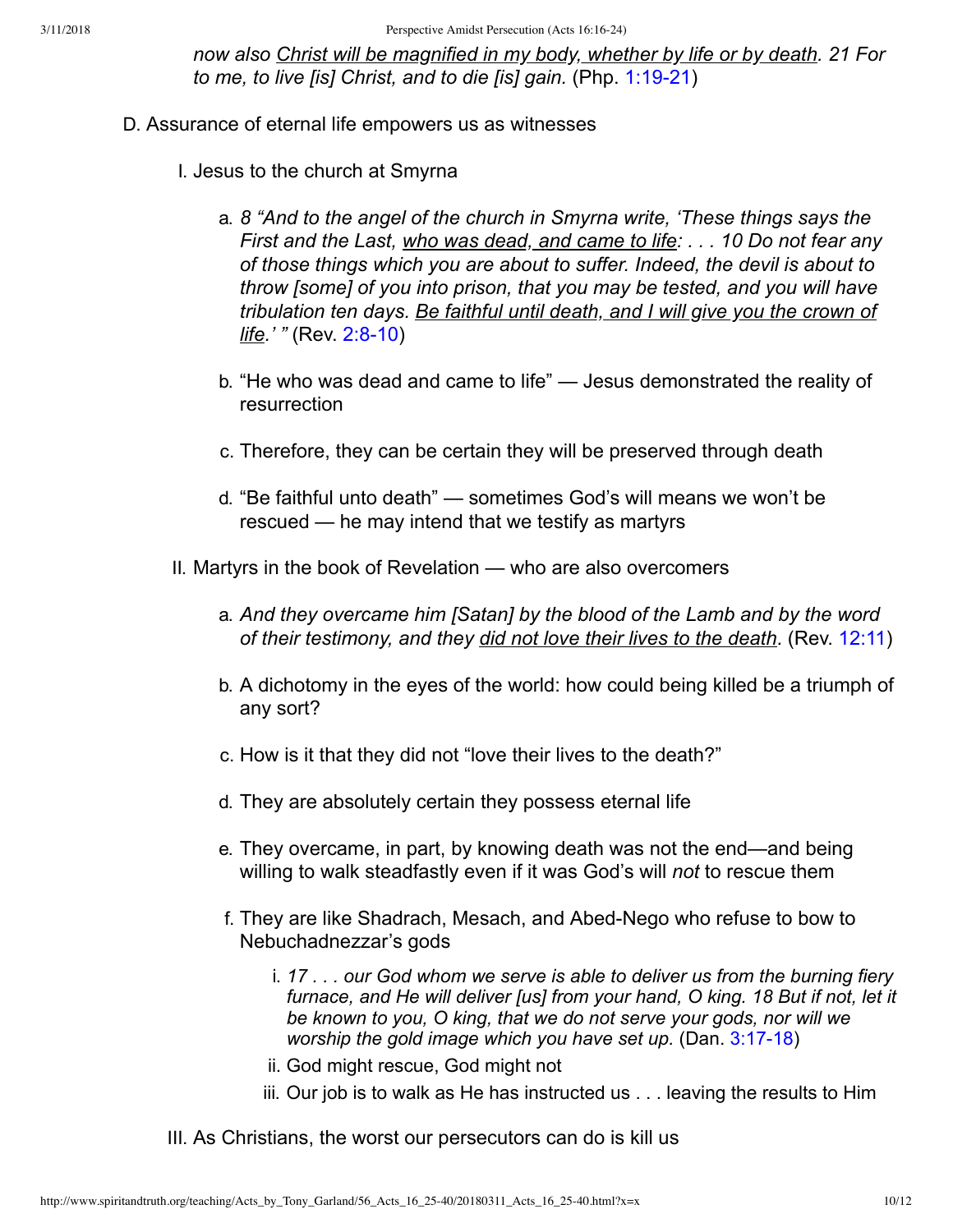3/11/2018 Perspective Amidst Persecution (Acts 16:16-24)

- a. *4 And I say to you, My friends, do not be afraid of those who kill the body, and after that have no more that they can do. 5 But I will show you whom you should fear: Fear Him who, after He has killed, has power to cast into hell; yes, I say to you, fear Him!* (Luke 12:4-5)
	- i. The unbelieving world has this backwards: they're petrified of death, but give little thought to the reality of hell—a destiny far worse than death, referred to as the "lake of fire" and the "second death" (Rev. [2:11](http://www.spiritandtruth.org/bibles/nasb/b66c002.htm#Rev._C2V11); [20:6](http://www.spiritandtruth.org/bibles/nasb/b66c020.htm#Rev._C20V6), [14;](http://www.spiritandtruth.org/bibles/nasb/b66c020.htm#Rev._C20V14) [21:8\)](http://www.spiritandtruth.org/bibles/nasb/b66c021.htm#Rev._C21V8).
- b. For those who have eternal life, death is not the end, but a transition—a passageway from this side to that side
	- i. *For we know that if our earthly house, [this] tent, is destroyed, we have a building from God, a house not made with hands, eternal in the heavens. . . . 8 We are confident, yes, well pleased rather to be absent from the body and to be present with the Lord.* (2Cor. [5:1](http://www.spiritandtruth.org/bibles/nasb/b47c005.htm#2Cor._C5V1)[,8](http://www.spiritandtruth.org/bibles/nasb/b47c005.htm#2Cor._C5V8))
	- ii. Paul was confident!
	- iii. *O Death, where [is] your sting? O Hades, where [is] your victory?* (1Cor. [15:55](http://www.spiritandtruth.org/bibles/nasb/b46c015.htm#1Cor._C15V55))
- E. I AM the resurrection (John [11\)](http://www.spiritandtruth.org/bibles/nasb/b43c011.htm#John_C11V1)
	- I. In John [11](http://www.spiritandtruth.org/bibles/nasb/b43c011.htm#John_C11V1), Jesus is informed that Mary and Martha's brother Lazarus is deathly ill
	- II. Jesus waits an additional two days before responding it was God's express purpose to let Lazarus die
	- III. By the time Jesus arrives on the scene, Lazarus has been in the tomb four days
	- IV. The gospel records a conversation between Jesus and Martha wherein Jesus asks a question—a question I believe is addressed to each of us
	- V. [PLAY AUDIO RECORDING]
	- VI. *Do YOU believe this?*
		- a. Those who do not know Christ will you believe Jesus has the words of eternal life (John [6:68](http://www.spiritandtruth.org/bibles/nasb/b43c006.htm#John_C6V68) cf. Acts [3:15](http://www.spiritandtruth.org/bibles/nasb/b44c003.htm#Acts_C3V15))?
		- b. Those who already know Christ will you believe you have already passed from death to life and live as if death has no power over you?
		- c. How each of us answers this question affects the rest of our lives.

Sun Mar [11](http://www.spiritandtruth.org/bibles/nasb/b41c011.htm#Mark_C11V1) [15:](http://www.spiritandtruth.org/bibles/nasb/b41c015.htm#Mark_C15V1)02:57 2018